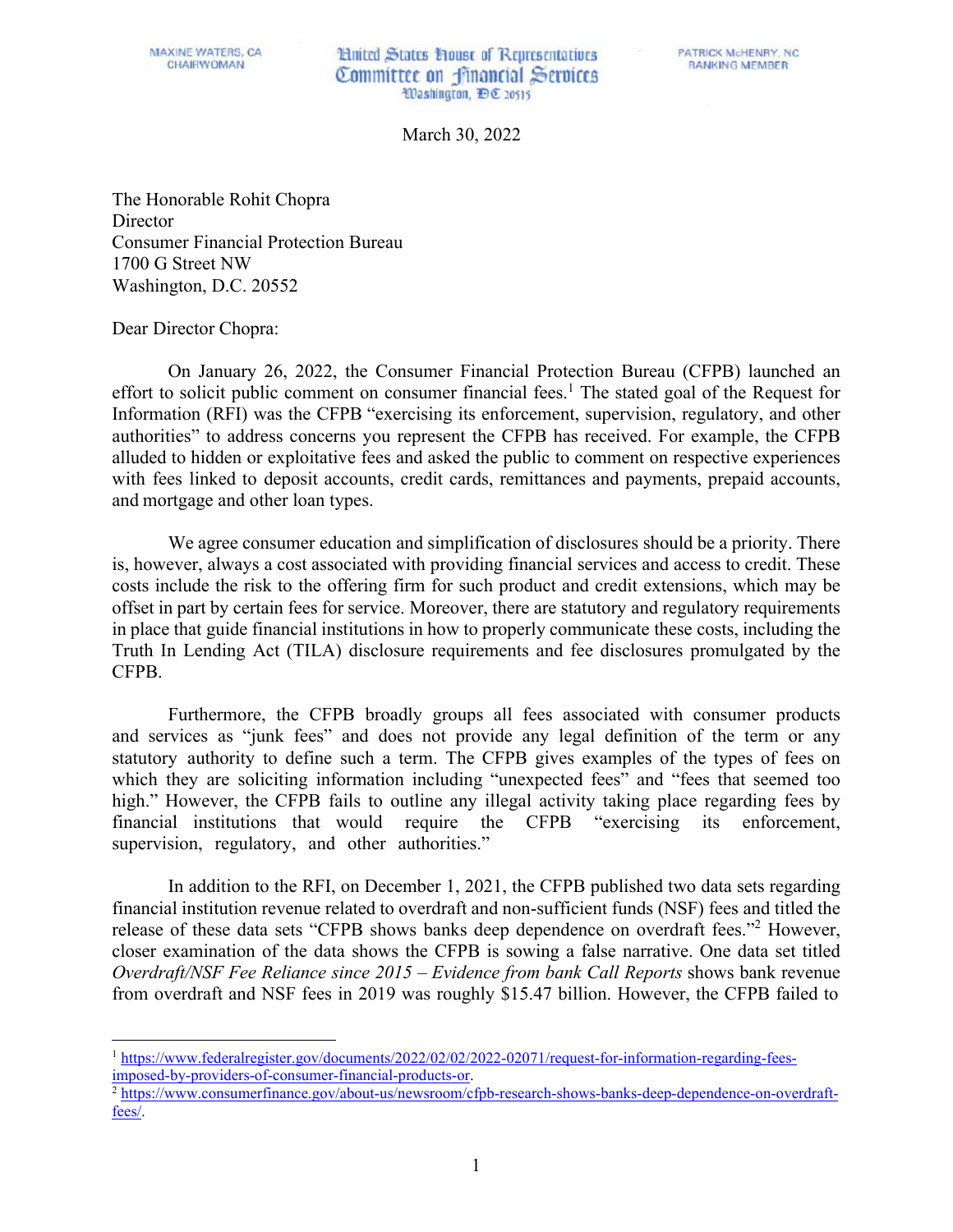mention total bank revenue for 2019 was \$540 billion,<sup>[3](#page-1-0)</sup> and these fees only represent 2 percent of all bank revenue. This data directly contradicts the CFPB's claims that banks are "deeply dependent" on overdraft fees.

The second data set, titled *Checking Account Overdraft at Financial Institutions Served by Core Processors*, highlights data from 2014 – more than 7 years ago. This data set fails to take into account new innovations in overdraft, such as grace periods, posting alerts, and overall increase in availability and use of online banking. This data set is a failed representation of these financial products and the fees associated with them.

Overdraft protection is a short-term liquidity product that can aid consumers in making ends meet when a deposit account balance is low, particularly for those consumers who are unable to qualify for traditional credit products. A recent study indicates most consumers are well aware of the cost associated with tapping into overdraft coverage and choose to use this low-cost option to cover temporary funding shortfalls.<sup>[4](#page-1-1)</sup> Some financial institutions will derive a higher percentage of revenue from deposit account related fees, such as overdraft or NSF, based on their business models and product offerings. Moreover, in December 2021, Acting Comptroller Hsu outlined potential reforms while cautioning that "limiting overdrafts may limit the financial capacity for those who need it most." $5$ 

It is a known fact that smaller financial institutions are struggling to survive and compete in a complex regulatory environment, particularly in the midst of constant technological advancements. Democrats further harmed the viability prospects of community financial institutions by overturning the Office of the Comptroller of the Currency's 2020 True Lender Rule<sup>[6](#page-1-3)</sup>. This action created legal uncertainty for partnerships between community financial institutions and financial technology (fintech) firms. These partnerships have proven to foster innovation, increase capability, and promote competition in the financial services industry. Consumers ultimately benefit from these partnerships.

Given these efforts to weaken the financial system, we request that you provide answers to the following questions:

- 1. In the case of credit products designed to reach low- and moderate-income consumers and consumers with difficult credit histories, how does the CFPB expect financial institutions to bear the cost and offset the risk of these products in a safe and sound manner without fee assessment?
- 2. If offering such products ceases to make financial sense for financial institutions, does the CFPB expect these products to be discontinued? In this event, how does the CFPB propose that low- and moderate-income consumers and consumers with difficult credit histories seek extensions of credit?

<span id="page-1-1"></span>

<span id="page-1-0"></span> $\frac{\frac{3 \text{ https://fred.stlouisfed.org/series/REVEF52211ALLEST}}{\frac{4 \text{ https://curinos.com/insights/competitive1.org/series/REVEF52211ALLEST}}}{\frac{5 \text{ https://curinos.com/insights/competitive1.org/series/REVEF52211ALLEST}}{5 \text{ https://www.occ.treas.gov/news-issuances/news-releases/2021/nr-occ-2021-129.html}}.$ 

<span id="page-1-3"></span><span id="page-1-2"></span>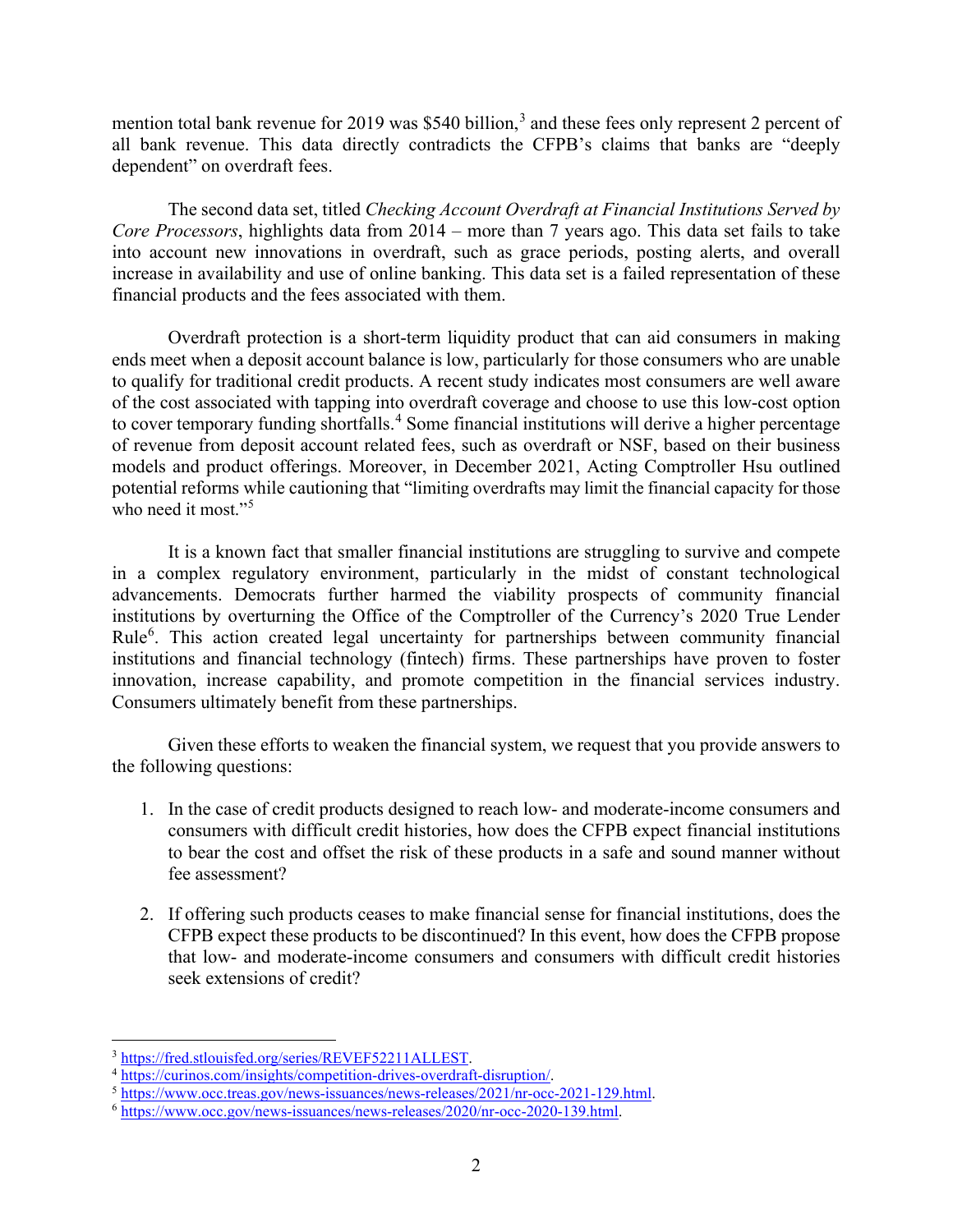- 3. Has the CFPB taken into consideration the impact on consumer financial inclusion and choice if overdraft protection is removed as an option for consumers? If so, what were those considerations?
- 4. Has the CFPB considered where consumers will turn to help meet their short-term liquidity needs if overdraft protection and similar products are discontinued? If so, where?
- 5. Has the CFPB consulted with the prudential regulatory agencies concerning the risks to safety and soundness of limiting fees or attempting to set pricing?
- 6. What analysis has the CFPB independently performed regarding the safety and soundness effects of discontinuing or limiting the assessment of fees for the financial products and services specified in the RFI?
- 7. What current specific regulations and guidance does the CFPB intend to review in relation to this RFI?
- 8. How does the CFPB distinguish between legitimate fees, such as fees that cover cost of service provided or penalty fees, and "junk fees"?
- 9. How will the CFPB measure the success of any proposed regulatory changes? Does the CFPB take into account any specific metrics regarding transparency or industry competition? If so, which metrics does the CFPB consider?
- 10. Please define the term "junk fee?" Where does the CFPB receive statutory authority to create the term "junk fee?"
- 11. Of the examples the CFPB cites as a "junk fee" in the January 26, 2022 press release and the RFI, are any of these practices illegal? Specifically, are "fees for things a consumer believed were covered by the baseline price of a product or service, unexpected fees for a product or service, fees that seemed too high for the purported service, fees where it was unclear why they were charged" illegal?
- 12. To demonstrate if fees associated with the products mentioned by the CFPB are inappropriate, please notify us of the revenue of the following industries each year over the past five years and the total amount of fees collected by the following products each year over the past five years: deposit accounts, credit cards, remittances and payments, prepaid accounts, mortgages, student loans, auto loans, installment loans, and payday loans.
- 13. To determine if a consumer receives appropriate disclosure of the fees associated with financial products, please outline current disclosure requirements for the fees associated with the following products: deposit accounts, credit cards, remittances and payments, prepaid accounts, mortgages, student loans, auto loans, installment loans, and payday loans.

A key feature of the U.S. financial system is its wide range of institutions with varied business models and offering a broad selection of products and services to consumers. Any attempts by the CFPB or other financial regulators to stifle financial inclusion or consumer choice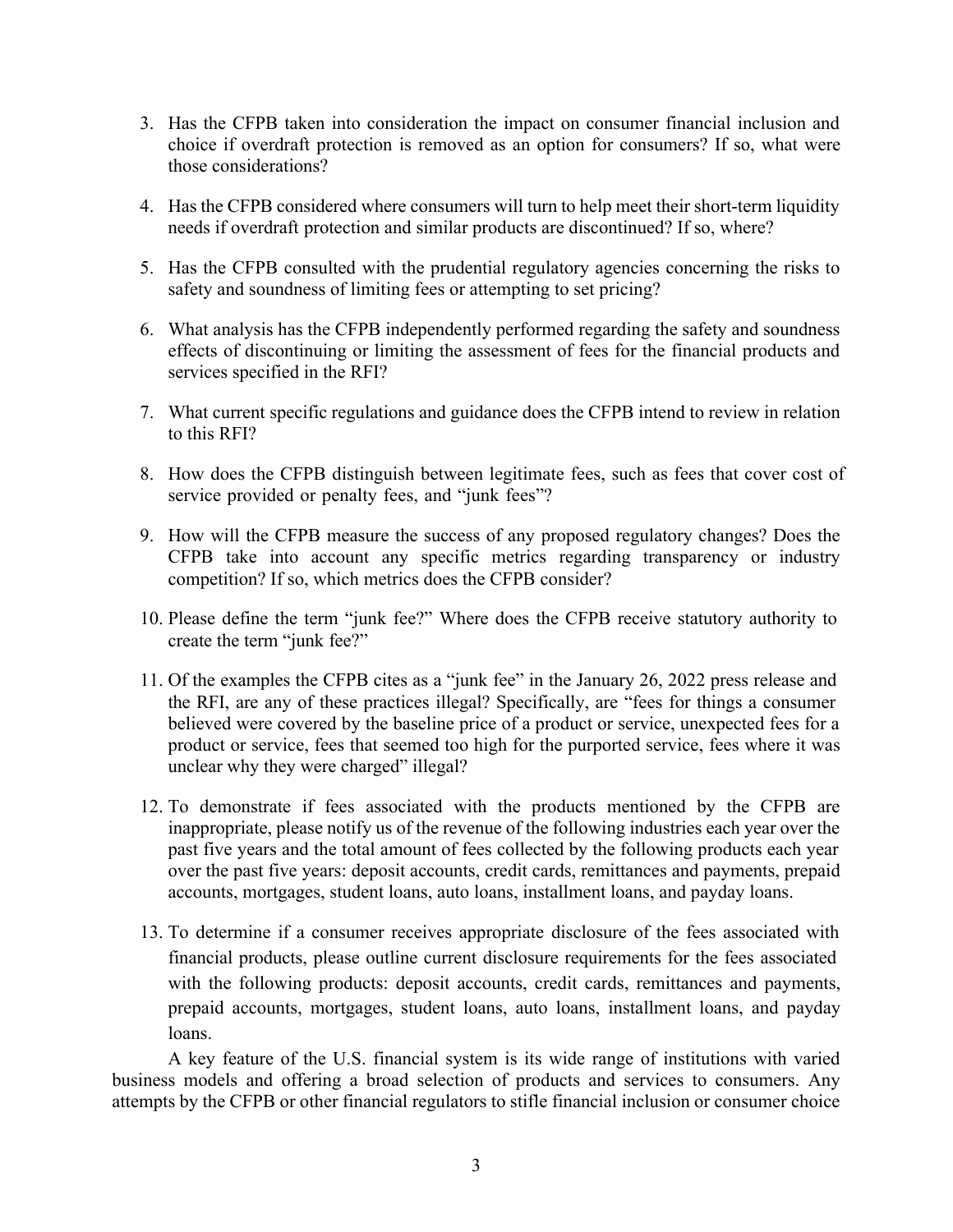or undermine the safety and soundness of particular financial institutions or the financial system as a whole would be imprudent.

We would appreciate written responses no later than April 15, 2022. This will ensure Committee Republicans are able to seek additional details during your upcoming semi-annual testimony requirement before the Committee. If you have any questions, please do not hesitate to contact Kathleen Palmer, Minority Staff, at Kathleen.Palmer@mail.house.gov.

Sincerely,

atul7.  $\mathcal{L}_\text{max}$  , which is a set of the set of the set of the set of the set of the set of the set of the set of the set of the set of the set of the set of the set of the set of the set of the set of the set of the set of

Patrick McHenry Ranking Member

Chu Waqu  $\overline{\phantom{a}}$ 

Ann Wagner Vice Ranking Member

 $\overline{\phantom{a}}$ 

Bill Posey Committee on Financial Services

 $\Box$ 

Andy Barr Committee on Financial Services

 $\overline{a}$ 

Blaine Luetkemeyer Ranking Member on the Subcommittee on Consumer Protection and Financial Institutions

 $\overline{\phantom{a}}$ 

Pete Sessions Committee on Financial Services

Huizerga  $\cup$ 

Bill Huizenga Committee on Financial Services

Rogen Heerwin

Roger Williams Committee on Financial Services

\_\_\_\_\_\_\_\_\_\_\_\_\_\_\_\_\_\_\_\_\_\_\_\_\_\_\_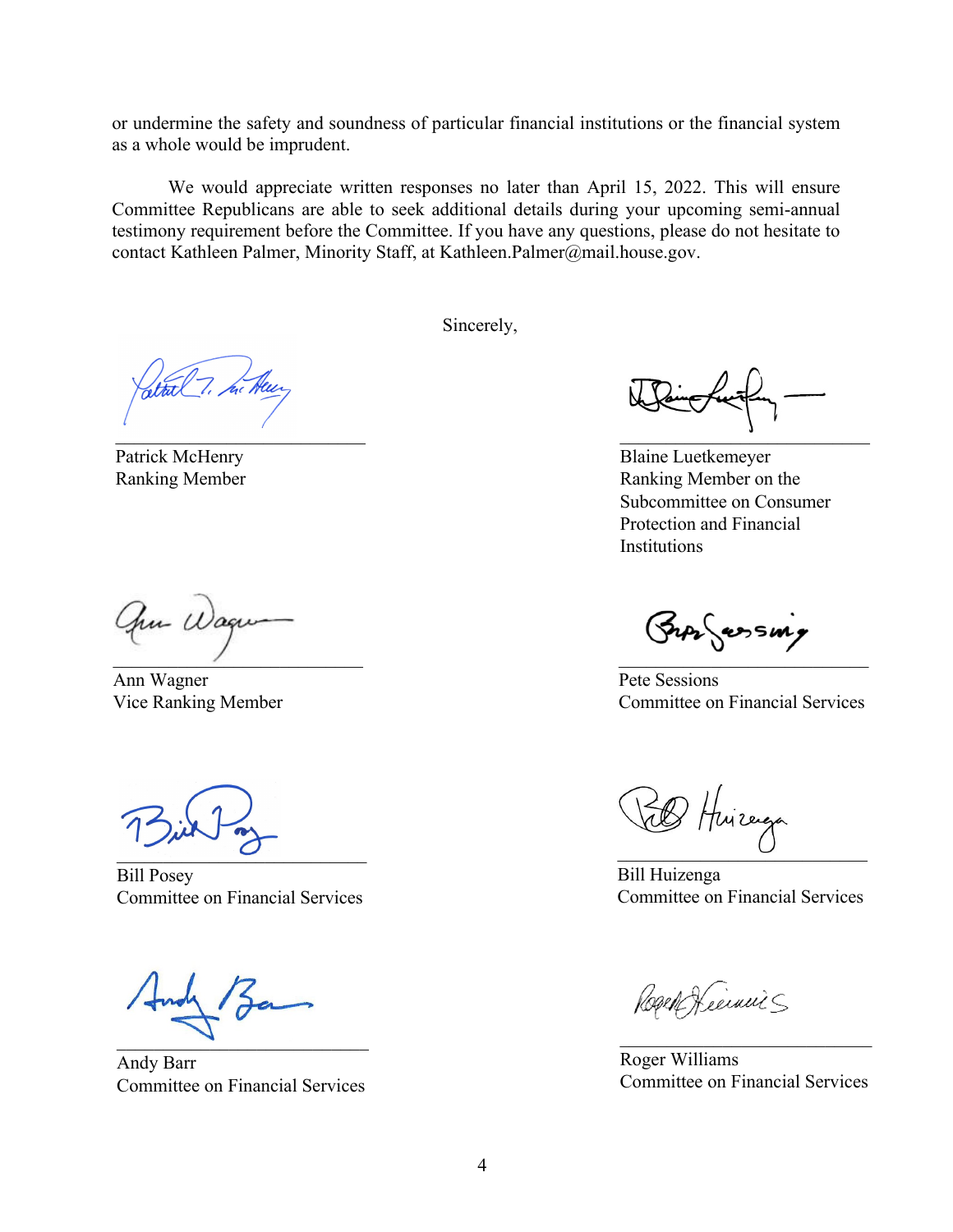Strench Hir  $\mathcal{L} = \{ \mathcal{L} \mid \mathcal{L} \in \mathcal{L} \}$ 

French Hill Committee on Financial Services

 $\n <$  1  $\n <$  $\overline{\phantom{a}}$  ,  $\overline{\phantom{a}}$  ,  $\overline{\phantom{a}}$  ,  $\overline{\phantom{a}}$  ,  $\overline{\phantom{a}}$  ,  $\overline{\phantom{a}}$  ,  $\overline{\phantom{a}}$  ,  $\overline{\phantom{a}}$  ,  $\overline{\phantom{a}}$  ,  $\overline{\phantom{a}}$  ,  $\overline{\phantom{a}}$  ,  $\overline{\phantom{a}}$  ,  $\overline{\phantom{a}}$  ,  $\overline{\phantom{a}}$  ,  $\overline{\phantom{a}}$  ,  $\overline{\phantom{a}}$ 

Lee M. Zeldin Committee on Financial Services

alex X Morney \_\_\_\_\_\_\_\_\_\_\_\_\_\_\_\_\_\_\_\_\_\_\_\_\_\_\_

Alexander M. Mooney Committee on Financial Services

Text Puld  $\mathcal{L}_\text{max}$  , where  $\mathcal{L}_\text{max}$  is the set of the set of the set of the set of the set of the set of the set of the set of the set of the set of the set of the set of the set of the set of the set of the set of the se

Ted Budd Committee on Financial Services

To, Allegasch

Trey Hollingsworth Committee on Financial Services

Funnen  $\sigma v$  $\overline{\mathcal{A}}$  and  $\overline{\mathcal{A}}$  and  $\overline{\mathcal{A}}$  and  $\overline{\mathcal{A}}$  and  $\overline{\mathcal{A}}$  and  $\overline{\mathcal{A}}$ 

Tom Emmer Committee on Financial Services

Ambr \_\_\_\_\_\_\_\_\_\_\_\_\_\_\_\_\_\_\_\_\_\_\_\_\_\_\_

Barry Loudermilk Committee on Financial Services

Waren & 1.

Warren Davidson Committee on Financial Services

 $\mathcal{L}$ 

David Kustoff Committee on Financial Services

anunja  $\blacksquare$ 

Anthony Gonzalez Committee on Financial Services